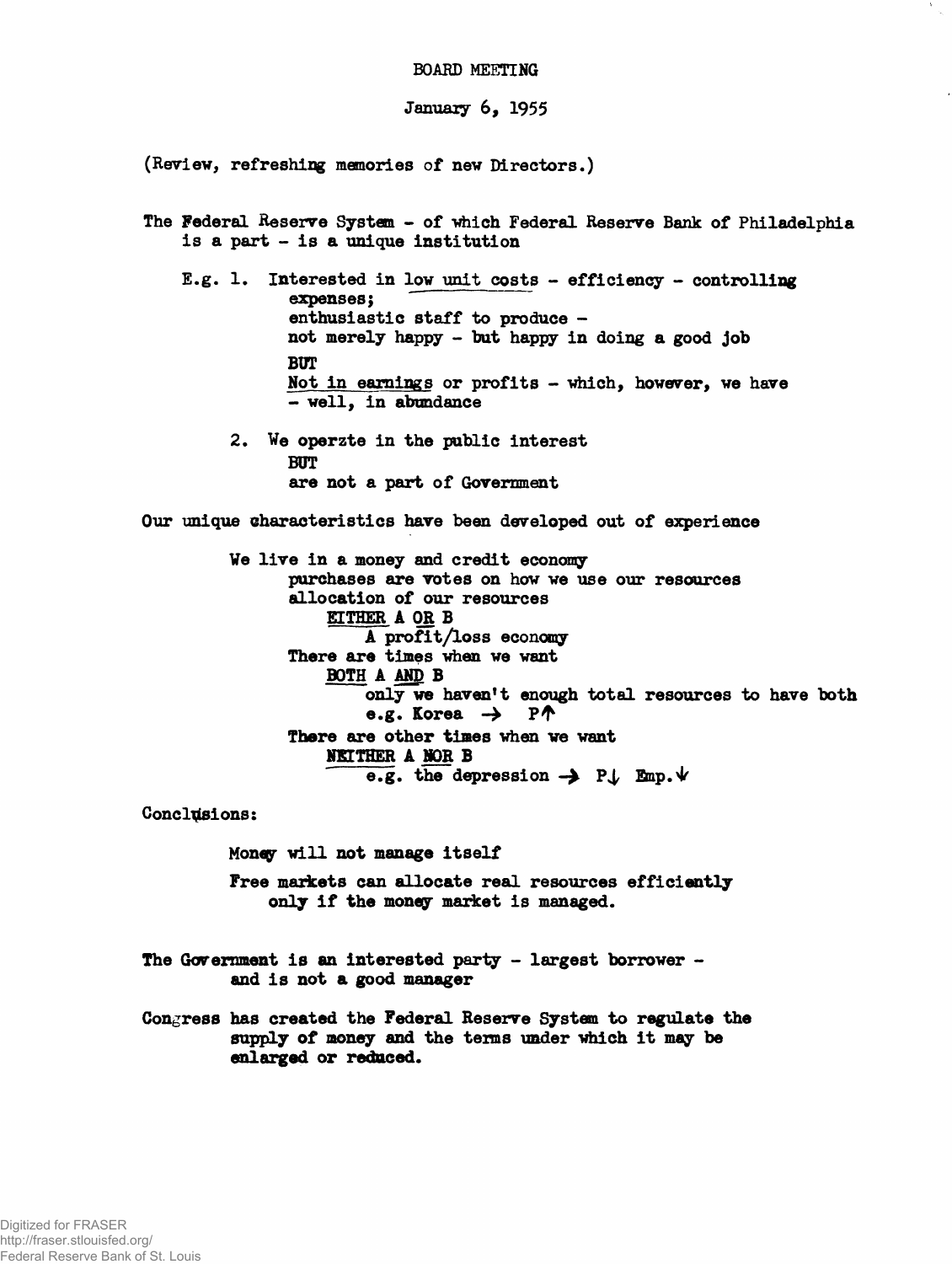**Objectives:**

**General - Martin Detroit speech**

**The purpose of the Federal Reserve System "is to see that, so far as its policies are a controlling factor, the supply of money is neither so large as to induce destructive inflationary forces nor so smaHas to stifle our great and growing economy."**

**Specific**

**Stable price level Maximum sustainable employment**

**Problems:**

- **1. Are they compatible always? - if not, which should have priórity?**
	- **(a) At what wage rate?**
- **2. Time lags**
	- **(a) In securing information**

**E.g. Dept, of Commarce Census estimates of employment and unemployment relate to week including 8th of month - come out on 20th of next month - 6-10 weeks late!**

**(b) Between an act and its effect**

**Guides to action**

**Options**

**Rely on latest information - past forecasting the future as to what is happening to P. and E.**

**UltiHate decision is that the tone of the money market is**

- **(a) about correct**
- **(b) too easy**
- **(c) too tight**

**Measures of Results**

- **(a) the amount of funds Reserves of member banks Excess reserves Free reserves**
- **(b) the rates of interest**